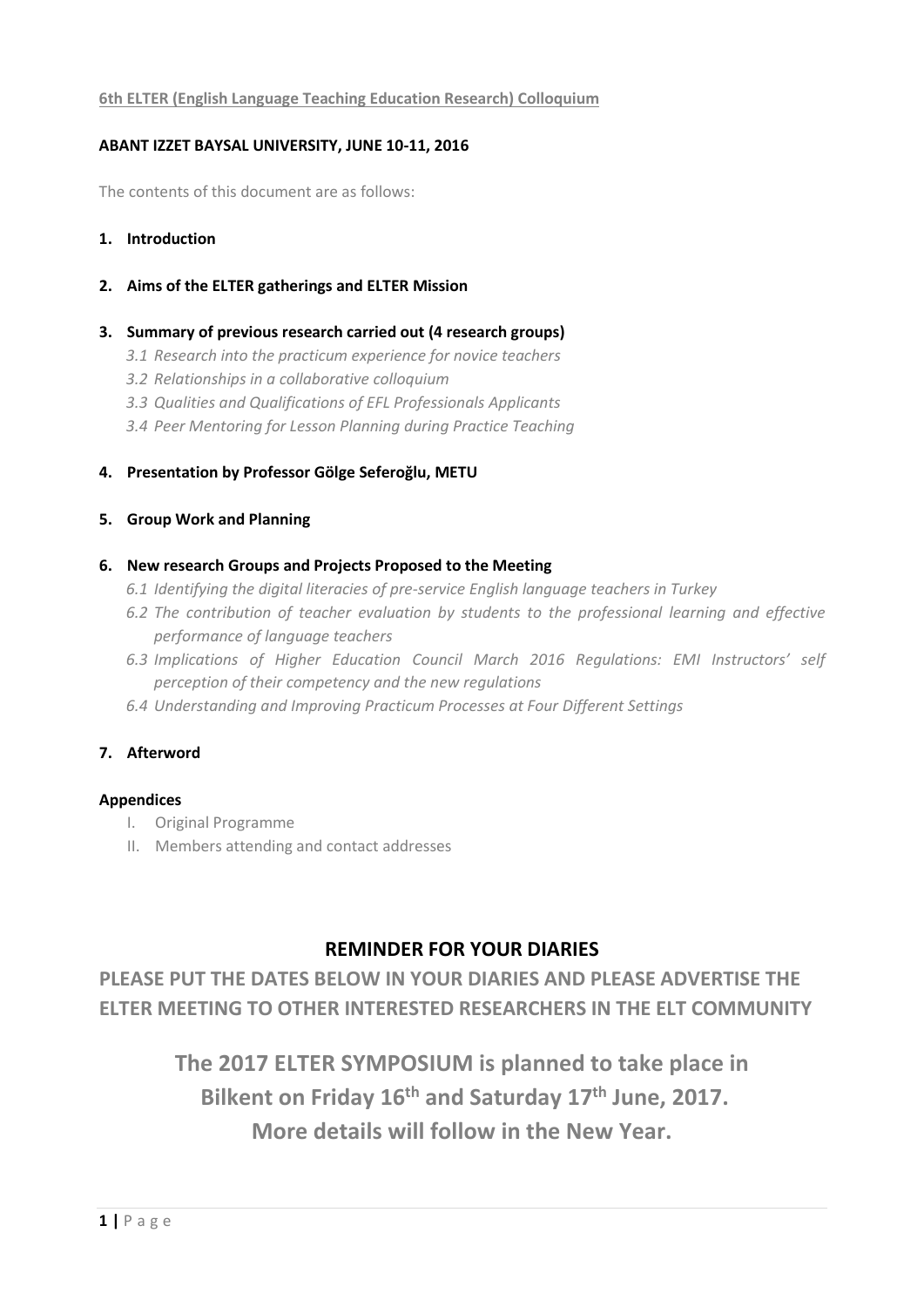### **1. Introduction**

This document is a brief summary of the 2016 ELTER Colloquium which took place at the İzzet Baysal University in BOLU. The meeting was attended by a group of some 30 researchers who spent almost two days together, both in seminar sessions and socially, to discuss previous research carried out as part of ELTER and to put forward their new proposals for continued collaborative research amongst members of different universities in the area of Teacher Education, in particular English Language Teaching. The attendance list is attached in the Appendices, as is the program over the two days. The programme had to be modified slightly as Professor Kay Livingston, a longstanding supported and attendee at ELTER conferences, was not able to join us for personal reasons.

ELTER groups that attended previous Colloquiums produced some already finished research projects which were showcased in an ATEE (Association for Teacher Education in Europe) conference in Glasgow University in August 2015, either as individual presentations or as part of a special colloquium during which a number of ELTER studies were presented together. In some cases the outcomes of these projects are being finalised for publication in journals, in others they have been included in conference proceedings.

In Istanbul in June 2015 a meeting of ELTER created some new areas for research and founded research groups interested in pursuing these different areas of research. The 2016 Bolu colloquium gave an opportunity for participants to learn about these previous research projects, to join an ongoing research group around one of these projects, or to strike out on their own in collaboration with colleagues from other educational institutions.

The ELTER committee is grateful to İzzet Baykal University for kindly hosting the 2016 colloquium and in particular to Sedat Akayoglu and his team for an effective and focused programme of discussions, events, and outcomes.

# **2. The Aims of ELTER Gatherings**

The ELTER concept is based on bringing together ELT professionals who are interested in collaborating across institutions on research projects of mutual interest in the field of teacher education. By collaborating across institutional boundaries ELTER members hope to extend current networks and provide access to potentially more generalised and therefore potentially transformative research outcomes due to a broader research base.

Many of the members of ELTER have already had considerable research experience and ELTER hopes to tap into this reserve of talent with a view to producing research plans which are realisable, guided by informed methodological designs and approaches.

The ELTER Colloquium is a regular forum where seasoned and would-be researchers mix, where they share needs for research in the area of professional learning and teacher education, and where they put forward plans for realizing research projects across several institutions in which members of those institutions contribute to the research design and its outcomes. Colloquiums take place yearly, each having been located in a different setting since the foundation of the ELTER group in 2011.

The 2017 ELTER colloquium will take place in Bilkent University, with Bursa being earmarked for the 2018 event.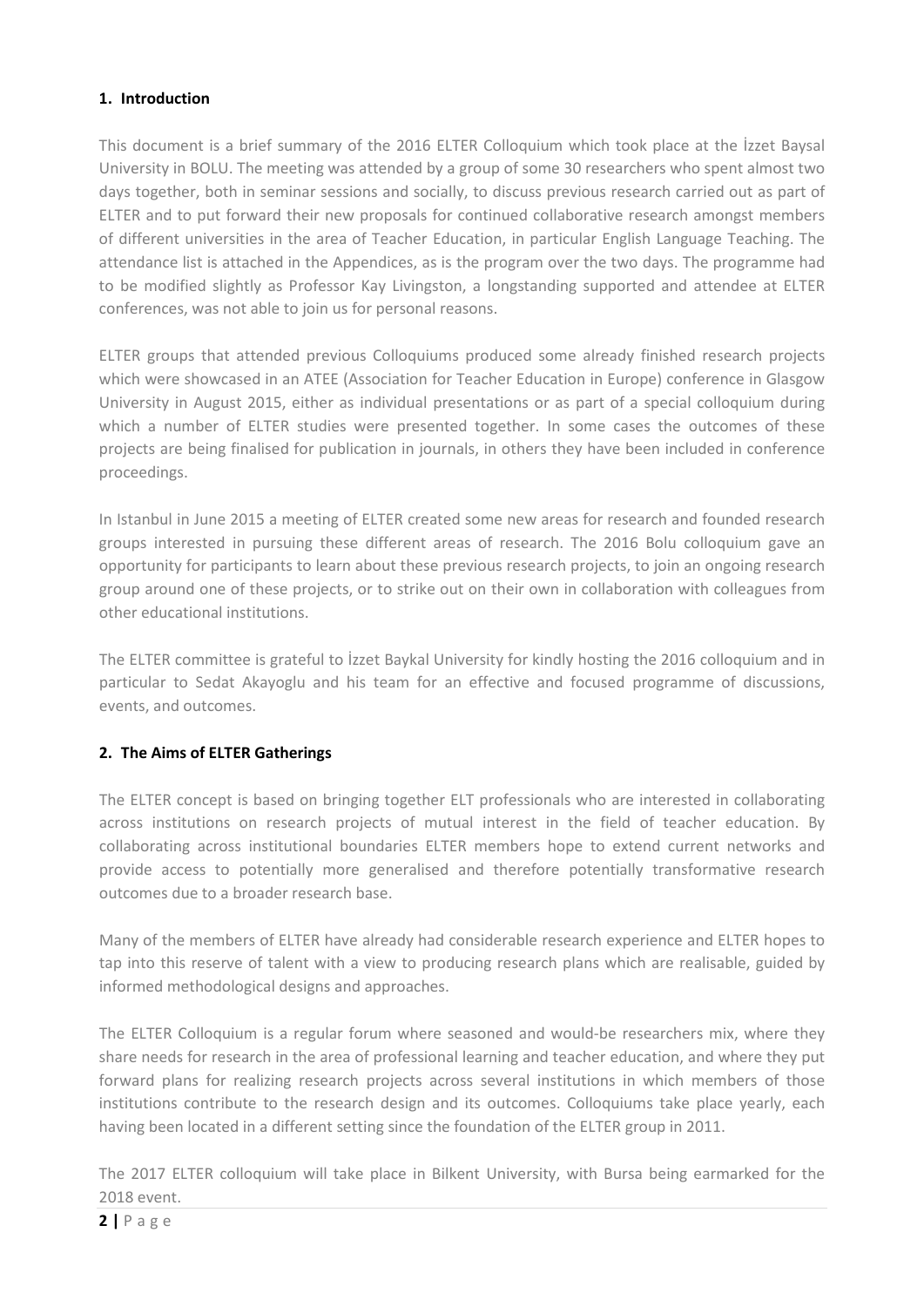The Mission summarises succinctly the aims of ELTER. The group looks forward to meeting up again in 2017 with colleagues, and also to welcoming new researchers to the research platforms that it offers.

### **ELTER Mission**

- A. To contribute to the improvement of the overall quality of English language teacher education in Turkey, both pre-service and in-service, by:
	- i. encouraging effective teacher education practices
	- ii. making recommendations to relevant stakeholders and policy-makers
- B. To provide a forum for English language teacher educators to discuss and share their practices, experiences and research
- C. To promote collaborative research and suggest direction for future research
- D. To disseminate research findings and create a common database of findings and resources
- E. To provide guidance and support for less experienced English language teacher educators in the field

### **3. 2016 ELTER Bolu Meeting Programme and Summary of Previous Research Carried out**

After a welcoming introduction by the host, Dr Sedat Akayoglu, and an opening introduction and refamiliarization with aims and work of ELTER to date by Dr Tom Godfrey, the colloquium moved to a presentation of the research projects which had been carried out and, for the most part, completed over previous colloquia. A summary of the four research projects is given based on the presentations made during the colloquium.

### *3.1 Research into the practicum experience for novice teachers*

Researchers were: Yasemin Kirkgoz (Çukurova University); Eda Üstünel (Muğla University); Tom Godfrey (ITI, Istanbul); John O'Dwyer (Bilkent University).

The research questions for this piece of research were as follows:

What factors determine novice teachers' perceptions of their practicum experience?

- What roles do mentors/cooperating teachers and institutions play in contributing to that experience?
- What explains novice teachers' experiences?

The study was a mixed methods design within an interpretative paradigm. For the collection of Quantitative data the researchers adapted the Langdon Induction and Mentoring Survey (LIMS), a scale developed to survey effective induction and mentoring (2012). Ethical approval was obtained from Bilkent University's Ethics Committee. Responses from 315 trainees were obtained as follows: 40 postgraduates and 275 undergraduates; average age 23.6 years; studying at three separate teacher education institutions; 34 different schools involved in the practicum. Data analysis was carried out using MANOVA; correlations; and mean comparisons. For the Qualitative data, 26 trainees were interviewed as follows: 20 undergraduates and 6 post-graduates; representing a broad range of questionnaire responses. A qualitative data analysis programme, HyperResearch™, was employed for Thematic analysis.

Findings showed a high correlation between student teachers' personal experience of the practicum and the quality of mentoring ( $r=79$ ) and between their experience and the school environment ( $r=746$ ).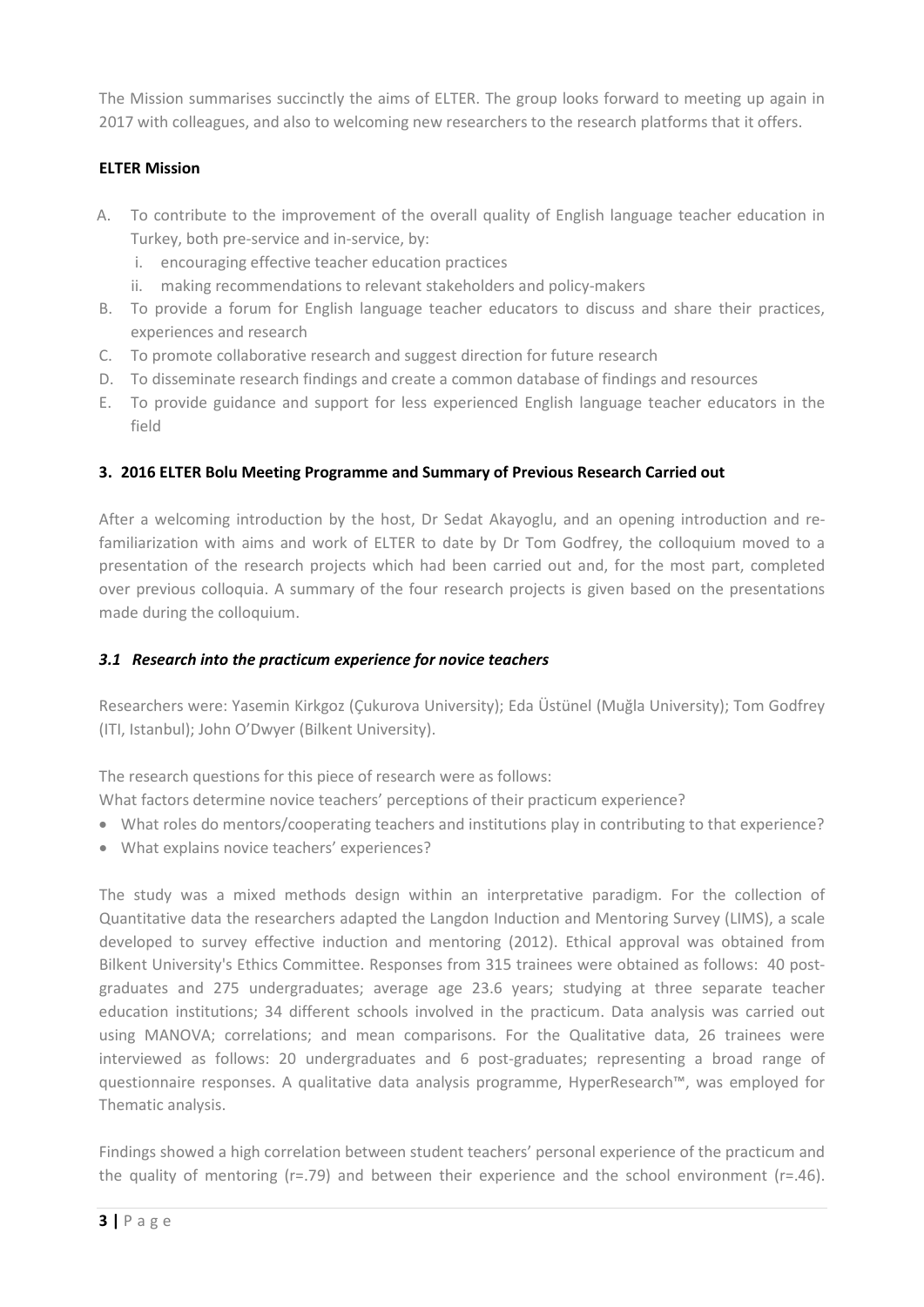Some of the positive personal aspects included seeing teaching of broader conceptual understanding, whereas on the downside was pressure from the administration of schools to teach in a certain manner, and a lack of experience of exam writing, grading, and invigilating. As far as mentoring was concerned findings showed much valuable and specific feedback, whereas, in some cases, over general and/or repetitive feedback was experienced and, at times, a poor attitude on the part of the mentor who was just going through the motions. As far as the schools were concerned, in some contexts trainees' opinions were sought and valued in meetings, whereas in other contexts they were not acknowledged, or they were treated like come and go visitors, plus the institutional philosophy in some places was geared entirely to exam teaching.

A journal article has been written which outlines the findings in full and a suitable publication is being sought. This was also presented at the ATEE 2016 meeting in Glasgow University.

# *3.2 Relationships in a collaborative colloquium*

Researchers were: Hilal Atli, Bahar Gün, Sally Hirst, Gaele Macfarlane.

ELTER, a Turkish Teacher Education Professional Learning Community (TEPLC) was the focus of the study which set out to establish what features and characteristics of the TEPLC aid or hinder the dynamic and the achievement of its goals. The study used an interpretive, qualitative approach to address the main research question, viz. 'What characteristics of a learning community affect members' ability to collaborate in research'? Negotiating the dynamic of a collaborative group can be a challenge and the researchers decided to explore the elements of this challenge. The researchers presented a reading of the literature on collaborative learning and on professional learning communities outlining the characteristics as determined by various commentators; important elements included mutual trust, inclusiveness, and openness.

The researchers conducted a comparison of their own collaborative research group ELTER (English Language Teacher Education Research) and the framework of a PLC as set out in the research literature using an interpretive paradigm. They started with no hypothesis; rather they set out to understand and find meaning from members/participants perceptions of the dynamic of the group, acknowledging these were perceptions and not facts coming from each individual at this point in time.

The data collection was carried out by the researchers in three phases as follows: the initial phase was conducted at the annual ELTER meeting; the second phase was carried out three days after the collaborative focus groups, when participants were asked to complete an online questionnaire (with open-ended questions) about their perceptions of their collaborative endeavours at ELTER; and, the final phase was carried out three weeks after the initial phase.

Some of the findings as to factors that can affect collaborative research were: the lack of a shared concrete vision and diversity of contexts; conflict; work hierarchy; members feeing their ideas were not listened to; not enough opportunities to meet face-to-face, thus a lack of opportunity to reflect collaboratively; the combination of personalities in sub research groups; time constraints, outcomes did not always match up to hopes and intentions; diverging views as to consultant academics; disparate geographical locations and asynchronous nature of most communications.

Recommendations included: a structure with mutually agreed upon rules and consequences; more team-building activities; carefully planned timing for the annual meeting; no work status in evidence; respect for experience and an openness to learning and sharing.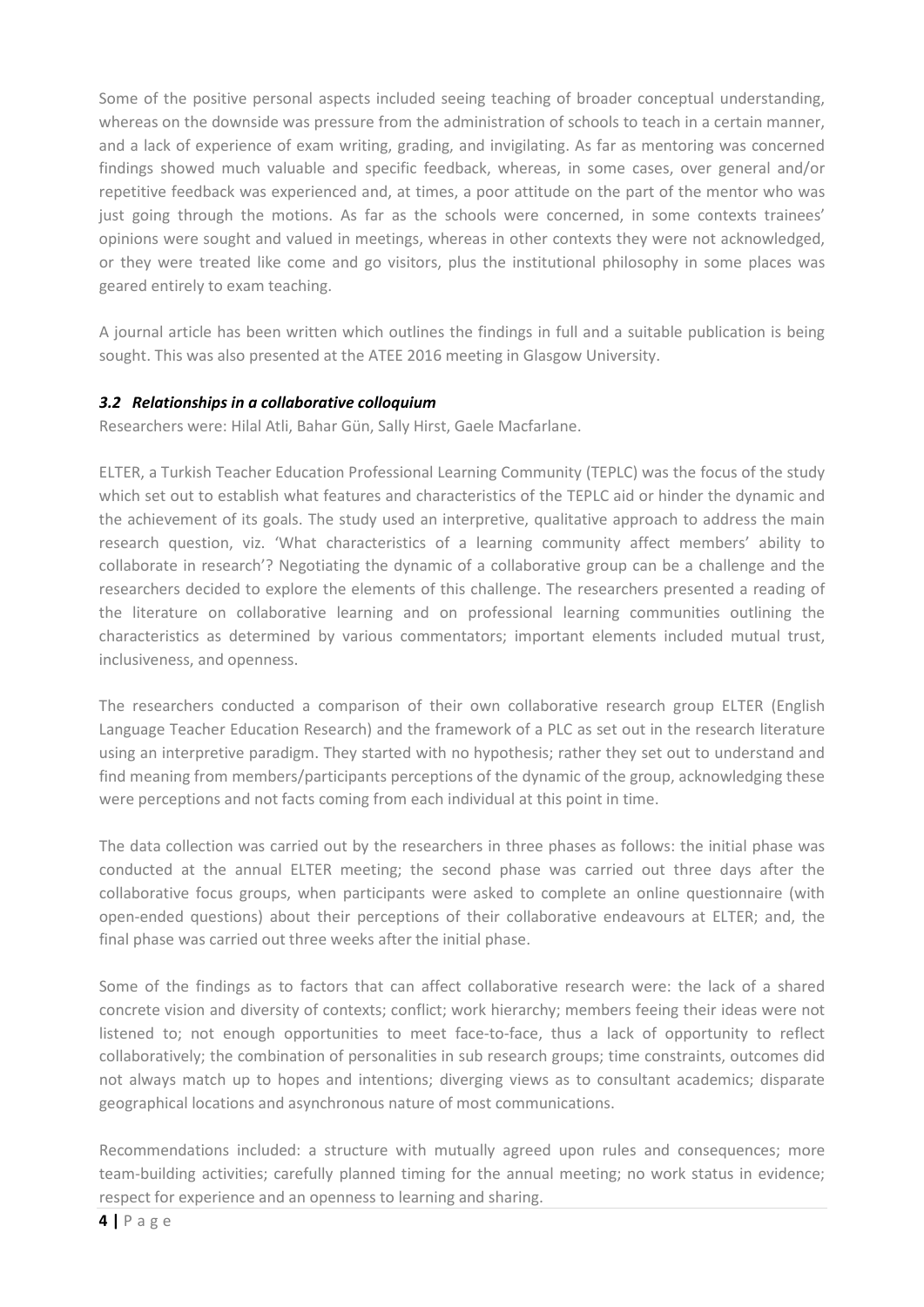The research was written up and reported in the publications of the proceedings of the 2016 ATEE meeting at Glasgow University, Scotland.

# *3.3 Qualities and Qualifications of EFL Professionals: What do Intensive English Program (IEP) Administrators Think?*

Researchers were: Sumru Akcan (Bogaziçi U., İstanbul); Belgin Aydın (Anadolu U., Eskişehir); Cendel Karaman (METU, Ankara); Sibel Korkmazgil (METU, Ankara); Alev Özbilgin (METU, NCC); Gölge Seferoğlu (METU, Ankara); Ali Fuad Selvi (METU, NCC)

**Background**: Teacher quality and student achievement is a key trend in educational research. The need for highly qualified teaching workforce is more important and relevant than ever. A considerable portion of ELT graduates are in School of Foreign Language (SFLs) in state and private universities. From a teacher education perspective, it is imperative to uncover the expected and sought after qualities and qualifications of ELT professionals by the stakeholders. Thus, the purpose of the study was to focus on the views of school administrators related to teacher recruitment processes and qualifications, by asking the question 'Who is considered a qualified/entry-level ELT professional in institutions of higher education in Turkey and Northern Cyprus?'

**Data Collection and Analysis:** Procedures covered 19 institutions of higher education as follows: 10 state and 9 private institutions; 9 different cities in Turkey & Northern Cyprus - Ankara, Balıkesir, Eskişehir, İstanbul, İzmir and Tekirdağ, Güzelyurt, Lefke and Gazimağusa. The following four major steps were followed in roder to collect and analyse data: Development of Interview Questions; Data Collection – Semi-structured f2f interviews (3) - Skype interviews (6) - Written answers (10); Merging of Data and Data Analysis- Examining common themes & patterns; Data Analysis - Development of themes & recurring patterns. The targeted interlocutors were from hiring committees: Directors & Vice Directors of SFLs; Department Heads & Co-Heads, Coordinators; Teacher Trainers from Teacher Development Units; Representatives from University Admin/HR.

**Results:** Expected Qualities and Qualifications of ELT Instructors (4 main categories).

- 1. Language proficiency: Strong emphasis on "excellent command of English"; Using English accurately and fluently throughout the whole hiring process + in teaching.
- 2. Character (Personality traits and virtues): Having self-confidence; Having positive relationships with their students; Sincerity; Ethical and responsible; Devotion & dedication to students; Eager to learn new things; open to new ideas; Keeping composure at all times and under all circumstances/ [teacher presence]; Working harmoniously with the others; contributing to the school culture; Being joyful, active and enthusiastic Caring, nurturing, flexible; Team player Empathetic and sensitive to students' struggles; Effective communicators Having well-developed social skills; Serving as a role model for students Being autonomous in their teaching.
- 3. Openness for professional development and self-reflection: Having a need for growth; Having an intrinsic motivation to learn; Keeping up-to-date; Engaging in CPD; Doing research; Cooperating and collaborating with the colleagues.
- 4. Pedagogical knowledge: Knowing his or her students; Making expert use of various instructional methods; Being creative, adaptive and flexible; Being well-organized; Integrating instructional media and technology; Having effective classroom management skills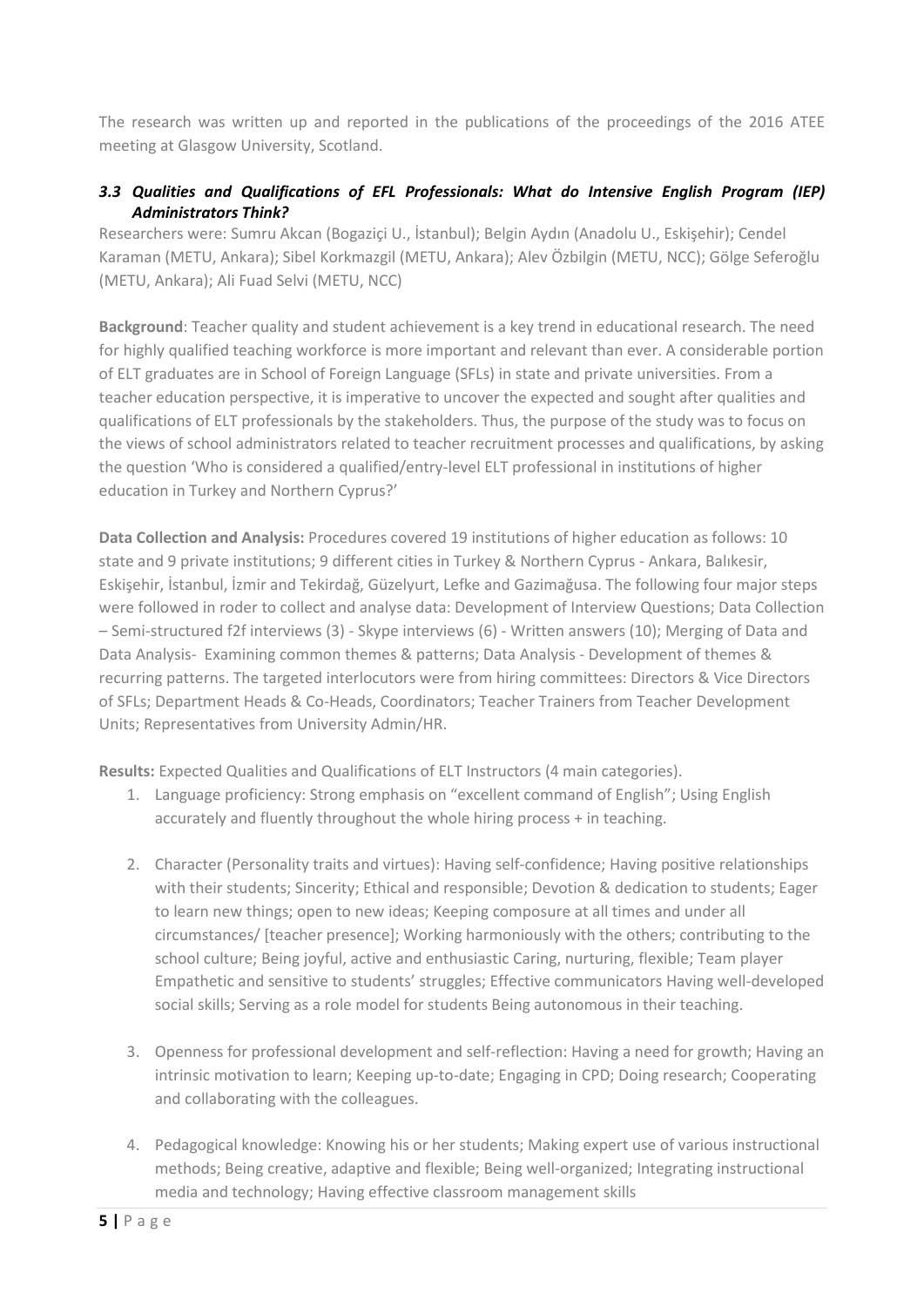**Discussion and Conclusions:** these centred around: expected qualifications (Language proficiency + pedagogical knowledge); qualities (personality traits + agency for PD); needed positive discrimination towards ELT graduates.

**Implications and suggestions**: Hiring process to be revised = performance-based assessment; Collaborating with other SFL and ELT programs; More joint research should be conducted; More practical opportunities for ELT students; ELT students should improve their language proficiency. Further Questions to explore: Can personality qualities be taught, or is this simply something individuals bring with them to the teaching profession? How can these traits be fostered in initial teacher education programs?

**The dissemination process**: Presentation at ATEE 2015 (Glasgow, by Dr. Alev Özbilgin); Manuscript under review by a peer-reviewed journal.

# *3.4 A case study of an online peer feedback experience on lesson planning*

Researchers were: Sedat Akayoğlu (Abant İzzet Baysal University), Anıl Ş. Rakıcıoğlu Söylemez (Abant İzzet Baysal University), Zeynep Ölçü Dinçer (Erciyes University), Gülden Taner (Middle East Technical University), Gözde Balıkçı (Middle East Technical University)

Collaborative study among 3 universities in Turkey with prospective EFL teachers (A total of 30 PTs: female N=24; male N=6; age range 21-26 years); senior students on a 10 week practicum course which consisted of 3 macro teachings, + seminar, + in-class observations. The study wished to gather researcher and supervisor experiences and observations on the attempts to integrate technology in teacher education programs. It appears that applications varied among the TE Programs, even within the same program run by different supervisors (Rakıcıoğlu-Söylemez, 2012). The research focused on to collaboration among the stakeholders (Farrell, 2007) and acknowledged that research on peer support is limited (Ong'ondo & Jwan, 2009).

The research therefore wished to: create opportunities for professional collaboration, thus enhancing interaction and reflection; provide an in-depth understanding of PTs' reflections on their professional sharing; focus on lesson planning processes throughout their practicum. The research questions were a follows:

- To what extent are PTs ready to get involved in an online professional network to engage with peers? To what extent do PTs perceive themselves ready to use technology in their professional development?
- How do the PTs reflect on the effects of online peer mentoring on their professional learning and the use of technology for professional collaboration? How do PTs reflect on their peers' lesson plans? What challenges and benefits do the PTs reflect on throughout the technology integrated professional collaboration experiences in practicum?

The procedure for data collection was as follows:

- A Likert Scale Survey focusing readiness to use technology for professional development: Training in giving feedback using a guideline (structure, content, coherence & variety).
- Feedback logs given using an online platform, Edmodo: a Web 2.0 social network system offering a vertical micro-blogging experience and the oprtunity for lesson plan sharing and getting peer feedback
- Open-ended Survey focusing on Reflection on the feedback giving process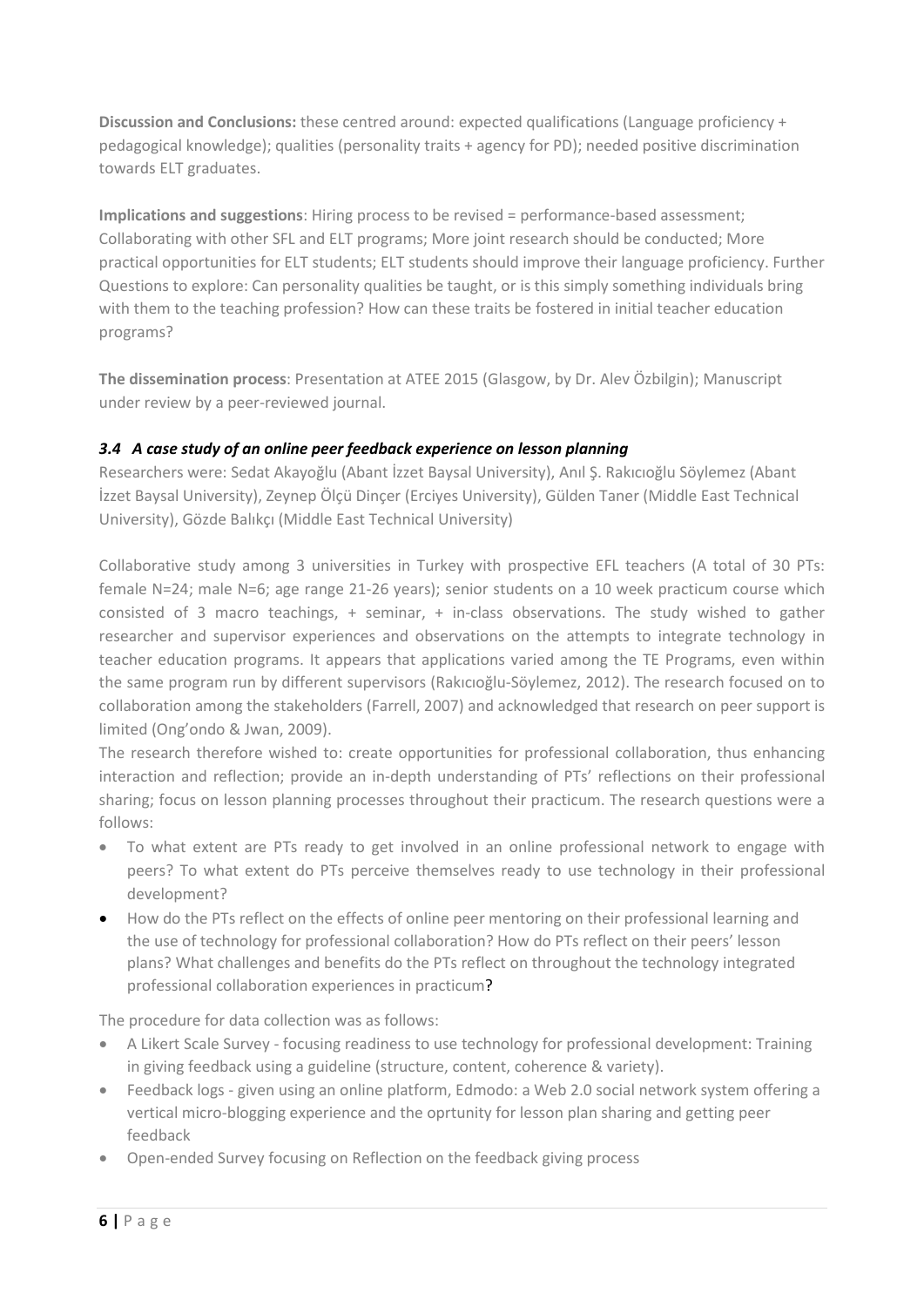Findings from the survey Results were as follows: PTs agree that integrating technology in their future teaching practices is highly important (M= 4.50); however, opportunities of using technology in the EFL teacher education programs are limited (M= 3.60).

Feedback logs: 6 PTs did not share LP or FB. Among remaining 24, 22 shared LP (29 lesson plans in total); 15 provided FB, 31 comments posted, 8 lesson plans got no FB. As a result of qualitative data coding, the following categories came to the fore: Suitability & Effectiveness; Clarity & Detail; Organization. Some comments were:

- The first thing I see is that your lesson plan looks really organized. [...] I can see that, interaction pattern is usually S>T or S>Ss so it is a learner-centred lesson plan. In while pre-reading part giving 3 minutes to form a whole text would not be enough. You might consider giving more time. […] The lesson includes variety of techniques. I liked the bingo game. It is a great way to revise vocabulary. (Serap, Uni. A to Dilan, Uni C.)
- What is the focus of your lesson plan? Is it vocabulary or grammar? If it is vocabulary, you need more repetitions to teach the words. If it is grammar, you should dwell on the chunks more. Even though the students' level is beginner/elementary, the main activity is not very demanding. I don't think the lesson will take 45 minutes, even with the contingency plan. You wrote they already knew the topic. (Zerrin, Uni. C to Serpil, Uni. A)
- I found your lesson plan a little bit superficial. It's obvious that you have something on your mind, but I couldn't get it clearly. Maybe you could share in the appendix as well so that we can have much more idea about your lesson. (Kamer, Uni C. to Samet, Uni B). Your stages are clearly distributed. (…) Because any teacher can adapt your lesson plan by getting the idea of your materials, objectives, stages of your lesson.(Melike, Uni A to Eda, Uni C)

When the challenges (timing & responsibility) are controlled, the benefits of online peer feedback are invaluable for developing lesson planning skills; for emotional outcomes; for variety in context and plans; for critical perspectives. Some open-ended survey comments were:

- I wanted to join to that project in a different year. I liked the project, but I was so busy [...] I think that project was so helpful. (PT3)
- I think we should have contact with our peers through phones as well. So that we could prevent these communication problems. Besides, there should be a pre-scheduled entry hour to Edmodo. It was time consuming to check the website frequently. (PT12)

The results seem in parallel with the studies in literature (Hao & Lee, 2015; Lee & Lee, 2014; Sağın Şimşek, 2008). The results of the study provide a reflection on the effectiveness of the opportunities provided for ttechnology integration in EFL teacher education programs. They point to a lack of a common framework for lesson planning among the programs. The quality and quantity of the feedback depended on the group dynamics.

The following suggestions for further research were made: Technology integration in TE programs (Developing a pool of lesson plans among different programs; Improving online peer networking experience); Further teaching practices (Making classroom observations; Examining the lesson plans; Involving all stakeholders in the online mentoring experience); Further research (Enlarging the sample).

For references the following contact email addresses were provided:

# **[sanil@ibu.edu.tr](mailto:sanil@ibu.edu.tr) or [gtaner@metu.edu.tr](mailto:gtaner@metu.edu.tr)**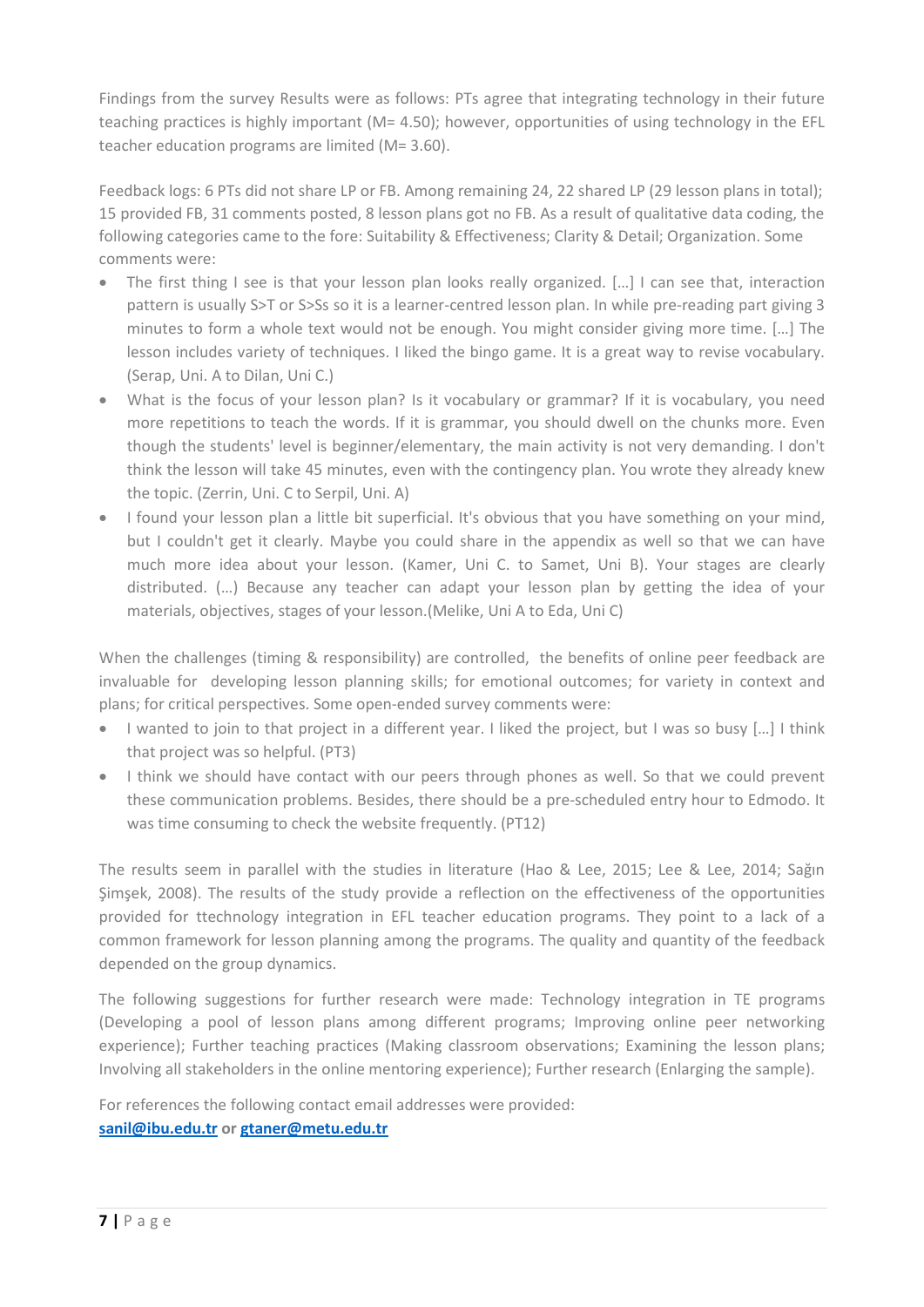### **4. Plenary Presentation – Professor Gölge Seferoğlu**

Professor Gölge Seferoğlu kindly offered to step in, in Professor Kay Livingston's absence, to give a presentation on suggestions being considered by YOK for English medium universities, partly in the light of a recent report by TEPAV and the British Council, on the state of English Teaching in Universities in Turkey. Some suggestions had been made to eliminate English language as a requirement for entry into Turkish medium programs. Some discussion took place as to how this might impact on the teaching of English in the Universities represented, and what means might be employed to bring to the attention of legislators the perspectives of teachers, researchers, and administrators in the programmes concerned.

The presentation was followed up by a planned piece of research from a group of interested participants and is presented in 6.3 below.

### **5. Group Work and Planning**

Over the course of the two days participants were requested to finalise continuing research, or to bring forward new research suggestions for the period ahead. They chose their groups according to suggestions made for new research directions, and new members to ELTER were asked to join a group for 2016 and beyond. Groups were asked to discuss amongst themselves after the appointment of group leaders, and to come up with a Research Purpose, Research Questions, a Research Design and a time line. These presentations, as a result of the work of the research groups, took up the final part of the meeting. The research suggestions from each of the groups are summarised below.

# **6. New research Groups and Projects Proposed to the Meeting**

# *6.1 Identifying the digital literacies of pre-service English language teachers in Turkey*

Reseachers are: Sedat Akayoğlu (Group Leader); Amanda Yeşilbursa; Ferit Kılıçkaya; Hatice Müge Satar; Nazlı Ceren Cirit.

Egbert, Paulus and Nakamichi (2002) studied 20 English as a second language and foreign language teachers in a graduate-level CALL course at a large mid-western university in the United States. The observed that pre-service teachers graduated from teacher training programs without knowing how to use CALL tools in language classroom and they had difficulties while integrating technology in teaching processes. The researchers focused on how language teachers applied practical experiences from CALL course in their teaching environment and found out that "technology coursework can change teachers' attitudes toward and confidence with technology and can also provide them with skills that they did not previously have" (p. 113). The researchers listed the ways of using technology in language classes and they pointed out that even a single CALL course can change the perceptions of the language teachers about using technology in language classes. Volman (2005) carried out a study with 13 experts and stakeholders in educational technology and asked to discuss upon some predetermined themes varying from the expected competencies of the teachers to the new roles of the teachers in teaching profession.

After the discussions were transcribed and analyzed, the changing role of teachers was also mentioned and summarized as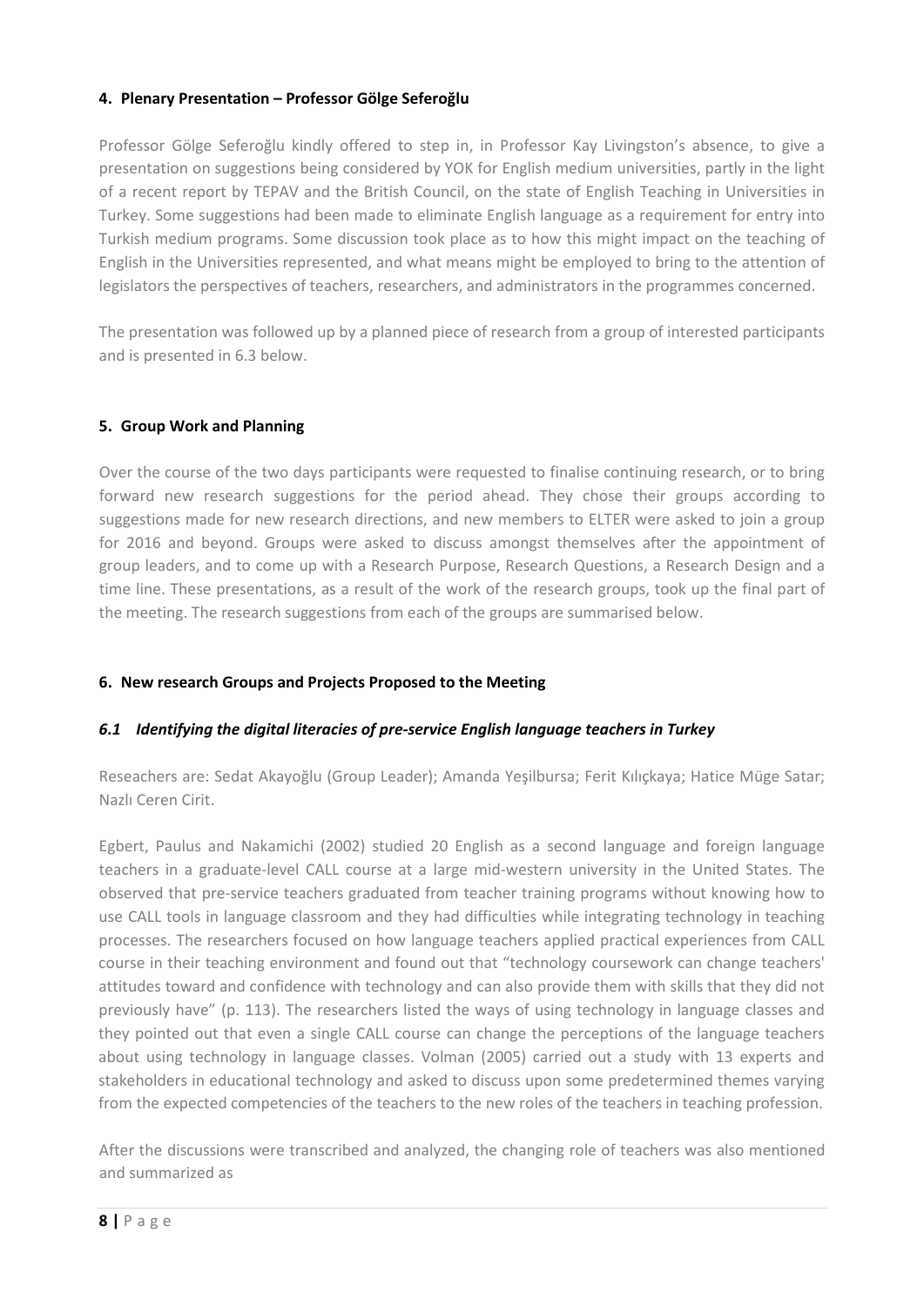"the role of teachers, however, will become more complex rather than simpler. Teachers must know what programs are available that are suitable for their students' individual needs and keep abreast of this. They are the 'arrangers' of students' learning processes: they bring together the educational tools and set them up in a particular way. In addition, they fulfil the role of instructor, trainer, coach, advisor, consultant and assessor" (p. 22).

As stated in this study, the teacher of our digital age should know what kinds of programs are available and beneficial for their students. The teachers are expected to be trained in terms of evaluating CALL tools on the Internet and design activities and materials using these tools. This can be managed through training in pre-service teacher education programs.

The research questions are as follows: what are the pre-service English language teachers' digital literacies that focus on communication; on information; on connections; on (re)designing? The design is Mixed - quantitative and qualitative, and will employ a questionnaire based on Dudeney & Hockly (2016) and Observation by asking students to perform tasks to triangulate the data collected through the questionnaire. A potential sample of 480 senior students enrolled at the departments of foreign language education at various universities will be targeted: Abant İzzet Baysal University; Uludağ University; Mehmet Akif Ersoy University; Boğaziçi University; İstanbul University.

# **References**

Dudeney, G., & Hockly, N. (2016). Literacies, technology and language teaching. In F. Farr & L. Murray (Eds.), *The Routledge handbook of language learning and technology* (pp. 115-126). New York, NY: Routledge.

# *6.2 The contribution of teacher evaluation by students to the professional learning and effective performance of language teachers*

Researchers are: Hilal Atlı, Yasemin Kırkgöz, Hui Lu , Gaele Macfarlane, John O'Dwyer, Şükran Saygı, Simge Subaşı, Gürkan Temiz

The research aims were defined as the following:

- To review the literature and summarize current practice in English language teaching contexts;
- To investigate teachers and students perceptions of evaluation of teaching systems;
- To review the effectiveness of students evaluating the performance of teaching as a measure to improve teaching;
- To explore the use of anonymous performance evaluation in relation to professional development of teachers;
- To identify trends in the schemes in operation in the chosen contexts;
- To make recommendations as to how to inform current practices for more effective outcomes.

### The research questions were as follows:

What contribution, if any, does student evaluation of teaching in university language programs through anonymous questionnaires have on the professional learning and effective teaching performance of teachers?

- What are the characteristics of the systems currently in use in the targeted contexts?
- How do different stakeholders perceive the contribution of the performance system to professional learning and effective teaching?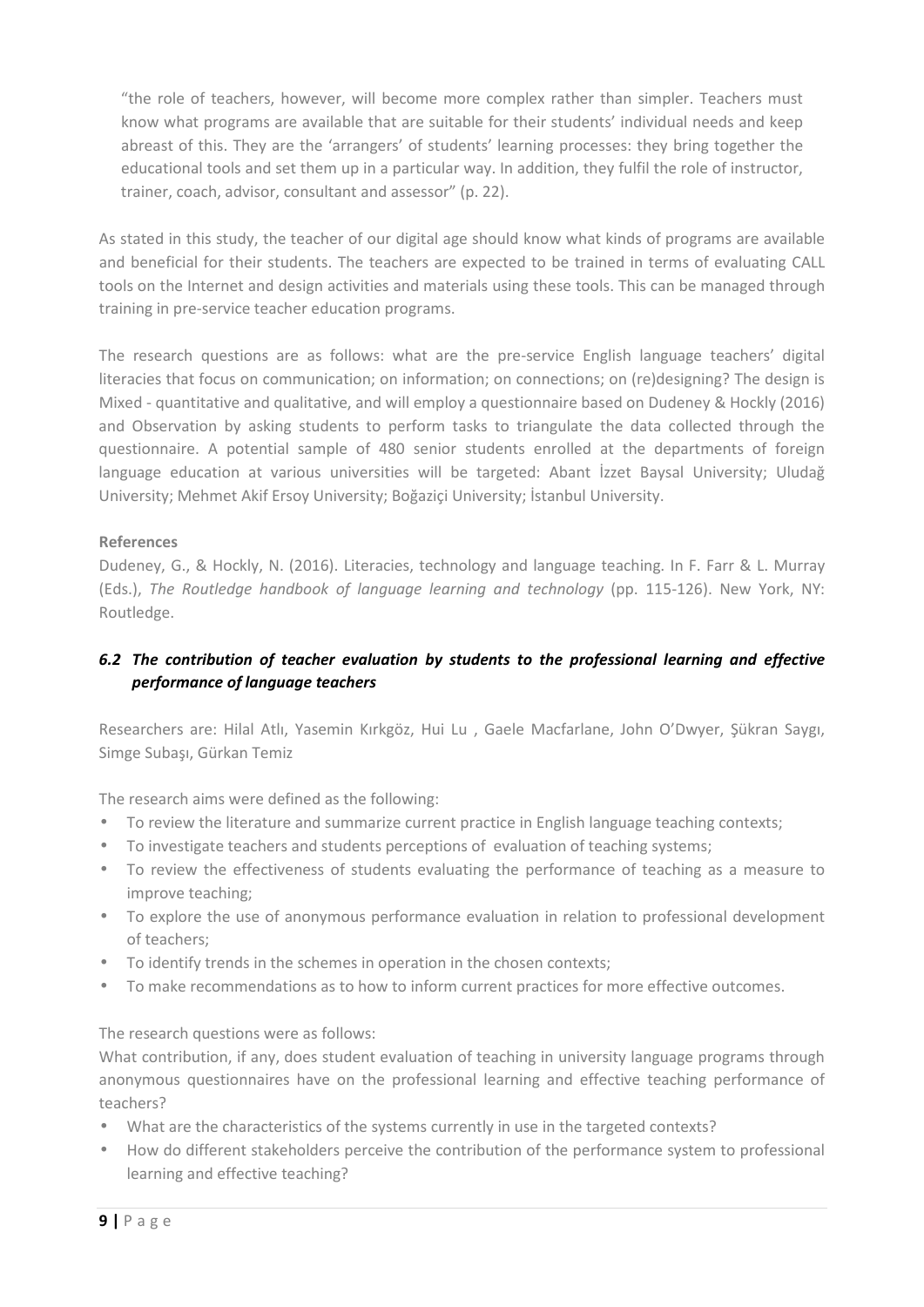The target Audience for the research was English language teachers, academic and administrative staff, and students in English medium universities in Turkey, UK, and China. The chosen paradigm was: Exploratory Mixed Methods using Questionnaires, Interviews, Interview Reflection

Intended aims of SET:

- To ensure that students are being effectively taught;
- To encourage students' voice in the improvement of courses and teaching;
- To encourage effective course delivery and teaching;
- To detect needs for professional learning based on the results;
- To give data to an institution's management for contractual decisions.

Reflections and potential hypotheses:

- Reflective feedback can inform professional development
- Anonymous SET negatively affects teacher professional learning
- Anonymous SET lowers risk-taking and encourages teaching to the course, etc.
- Students do not take SET "seriously"
- Understanding the mismatch will inform how to create and interpret information from SET

# *6.3 Implications of Higher Education Council March 2016 Regulations: EMI Instructors' self perception of their competency and the new regulations*

Researchers are: GölgeSeferoğlu (golge@metu.edu.tr); Tom Godfrey (tom@iti-istanbul.com); Ali FuadSelvi (selvi@metu.edu.tr); GökhanÖztürk (gokhanoztrk@gmail.com); Nafiye Çiğdem Aktekin (aktekinn@mef.edu.tr); HaticeÇelebi (celebih@mef.edu.tr)

### *The following report was kindly provided by Gökhan Öztürk*

Higher Education Council (HEC) in Turkey has made a number of changes in the regulations regarding the teaching of English in higher education based on the suggestions of TEPAV-BC report that was completed in 2015 and presented a general picture of the status of English in the Turkish higher education system. One change has been made in the regulations relating to EMI (English-mediuminstruction) departments. It is stated in the regulations that these lecturers are required to prove a certain degree of language proficiency to be able to teach in these departments. Specifically they have to:

- obtain at least 80 in YDS exam (or an equivalent score in another international exam).
- hold a PhD degree in one of the countries in which the target language is spoken
- lived abroad in the target language country for at least three years.

It is also stated in the regulations that departments are required to have at least three faculty members having one of the above qualifications; otherwise, they will no longer be approved. HEC also announced that the lecturers need to ensure one of these standards by the end of the 2017-2018 academic year.

These changes in EMI regulations have raised a number of questions: the competency of EMI instructors; their perceptions of the new regulations; and how the regulations will be implemented. This study aims to investigate EMI instructors' competency at teaching content in English, their perceptions regarding the new regulations and what kind of action plan they have. The following research questions will be followed throughout the study: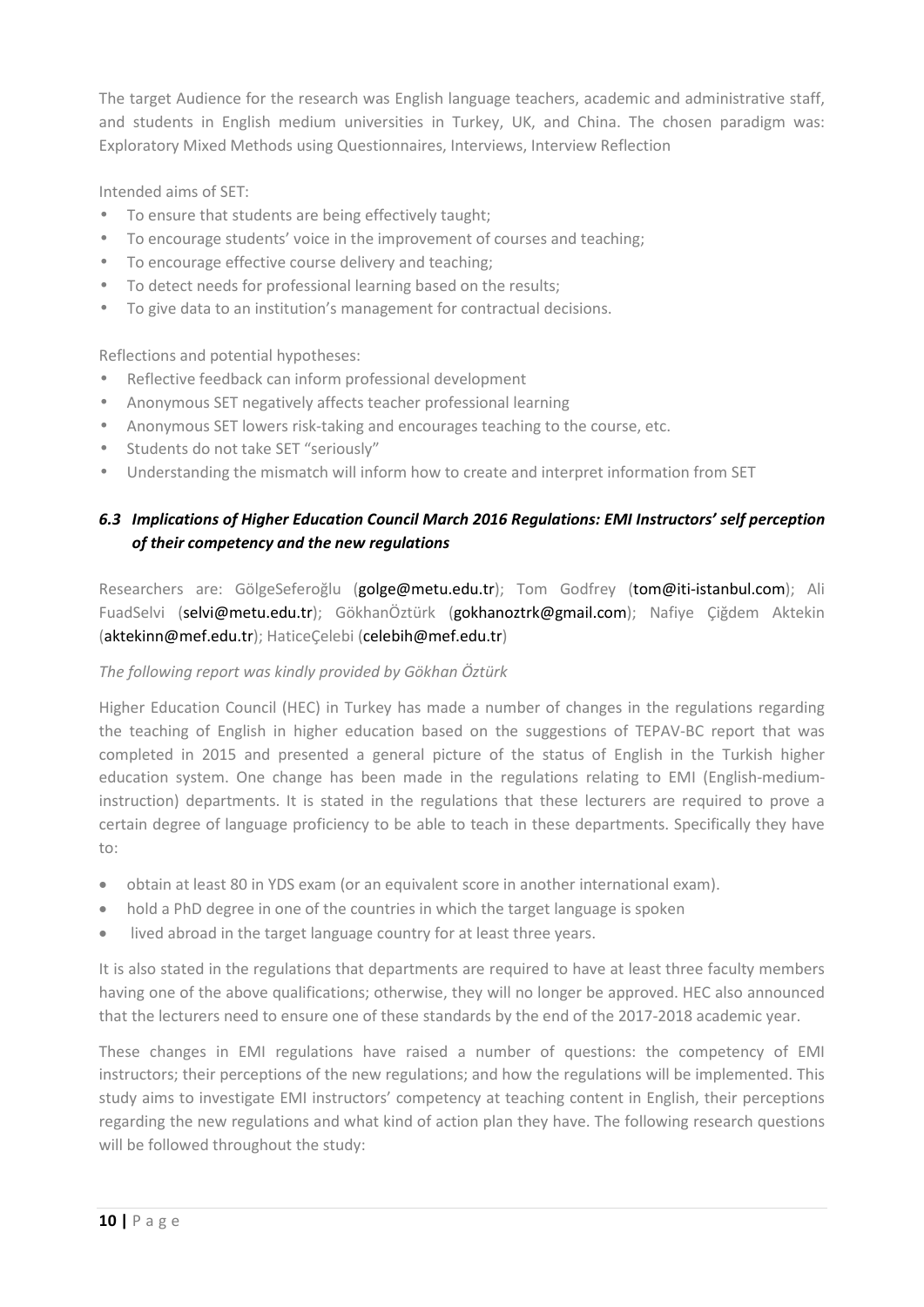- 1. To what extent do EMI instructors in Turkey feel themselves competent to teach the content in English?
- 2. What are their perceptions regarding the new regulations stated by HEC?
- 3. What actions plans do they have to ensure the standards stated in the regulations?

The study will employ a survey design. A 5-graded Likert scale (EMI competency scale) that aims to measure EMI instructors' self-perception of their competency will be developed after a detailed review of literature including the adaptation of items from other competency and efficacy scales in related fields. In addition, open-ended questions which aim to obtain detailed information regarding these instructors' perceptions on the new regulations and their action plans will be added at the end of the questionnaire. The data collection instrument having all these elements will be prepared in an online format and be sent to all EMI instructors (or we might decide on another sampling strategy) in Turkey via e-mails. All the data collection process will be completed in the fall semester of 2016-2017 academic year.

The data obtained from the scale will be analyzed through descriptive and inferential statistics. Qualitative content analysis which includes coding the data and reaching some emerging themes will be used to analyze the instructors' answers to the open-ended questions. The data analysis-process and reporting of the findings will be completed in the spring semester of 2016-2017 academic year.

HEC's changes to the regulations have created a need for departments to be made aware of the new regulations and respond to them. For this reason, it is believed that the findings of this study will provide an overview of the main stakeholders' perceptions, provide a framework to focus debate as to how the regulations can be implemented and to guide decision-making.

|    | <b>TASK</b>                                       | <b>BY WHOM</b>               | <b>TIME</b>             |
|----|---------------------------------------------------|------------------------------|-------------------------|
| 1. | Identify and collect relevant articles for the    | Hatice / Cigdem              | 30th June.              |
|    | Literature Review $(30 - 40$ articles)            |                              |                         |
| 2. | Distribute articles (and instructions) to the     | Everyone                     | 31 <sup>st</sup> August |
|    | group for reading.                                |                              |                         |
| 3. | Prepare draft survey / questionnaire in English   | Tom                          | 30th June               |
| 4. | Translation of survey / questionnaire into        | Hatice / Cigdem              | Mid July                |
|    | Turkish                                           |                              |                         |
| 5. | Feedback and editing of the survey /              | Everyone                     | End of July             |
|    | questionnaire                                     |                              |                         |
| 6. | Obtaining permission to distribute the survey     | Golge                        | Before the survey is    |
|    | and cover letter                                  |                              | distributed Sept 2016   |
| 7. | Piloting of the survey                            | Ali Fuad / Gokhan / Cigdem   | Sept / Oct. 2016        |
| 8. | Distribution of the survey on-line to             | Ali Fuad                     | Before end of Oct.      |
|    | participating departments                         |                              | 2016                    |
| 9. | Initial analysis of the results                   | Gokhan / Ali Fuat / Hatice / | Nov. Dec. 2016          |
|    |                                                   | Cigdem / Hatice              |                         |
|    | 10. Follow up interviews                          | Gokhan / Ali Fuat / Hatice / | Spring semester.        |
|    |                                                   | Cigdem / Hatice              |                         |
|    | 11. Analysis of data and compiling of findings in | Everyone.                    | <b>June 2017</b>        |
|    | order to present at ELTER (June 2017)             |                              |                         |

Research Action Plan.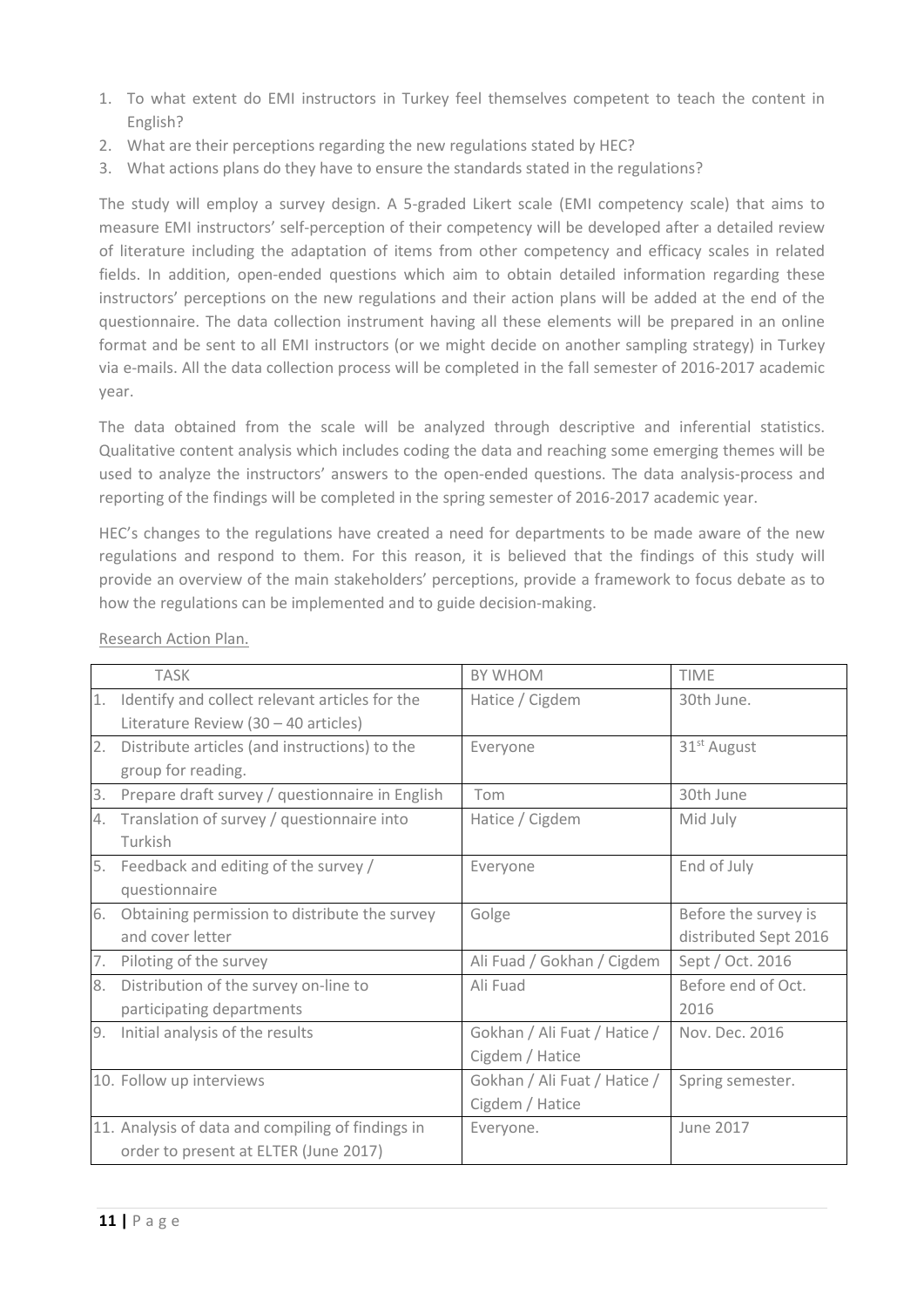### *6.4 Understanding and Improving Practicum Processes at Four Different Settings*

Researchers are: Sumru Akcan, Gözde Balıkçı, Betil Eröz-Tuğa, A Cendel Karaman, Alev Özbilgin, Anıl Söylemez, Selmin Söylemez, Gülden Taner

**Research Purpose**: Need for teacher research in response to the need to fill the gap in literature on the relationship between university based supervisors (UBS) and cooperating teachers (CTs); Understanding the nature of the relationship and improving the practice teaching process; For the benefit of teacher educators (Uss and CTs) and prospective teachers (PTs)

**Research Questions**: (1) What is the nature of the relationship between UBSs and CTs in four different practicum contexts? Middle East Technical University; METU NCC; Bogazici University; Abant Izzet Baysal University. (2) Based on the particular needs of each local context, how can we improve the nature of this relationship through ongoing dialogical engagement and contact?

**Research Design** will encompass: Teacher research; Action research; Self-study.

**Tentative research timeline**: October: entering the field; October / January establishing rapport through regular meetings with the CTs; March / May Data analysis; May / July writing up the results / dissemination.

### **7. Afterword**

The above completed and projected research initiatives show the determination and will amongst ELTER symposium members to contribute to collaborative research amongst the teacher education professionals with a view to providing data, systematic analysis and conclusions across a range of contexts. The ELTER group aims to support positive change in the training and development of English Language Teachers in particular, and teaching in general.

The next ELTER conference is projected to take place on June  $16<sup>th</sup>$  and  $17<sup>th</sup>$ , 2017 in Bilkent. ELTER members look forward to getting together again for a professionally stimulating two days in which the fruits of the research undertaken over the intervening year will be presented and submitted to peers for comment and discussion.

ELTER is open to welcoming *bona fide* researchers who wish to work with a group of highly motivated professionals to contribute to ongoing research initiatives or to form new collaborative groups to broaden the research base.

Details of the next symposium will be available in the new year.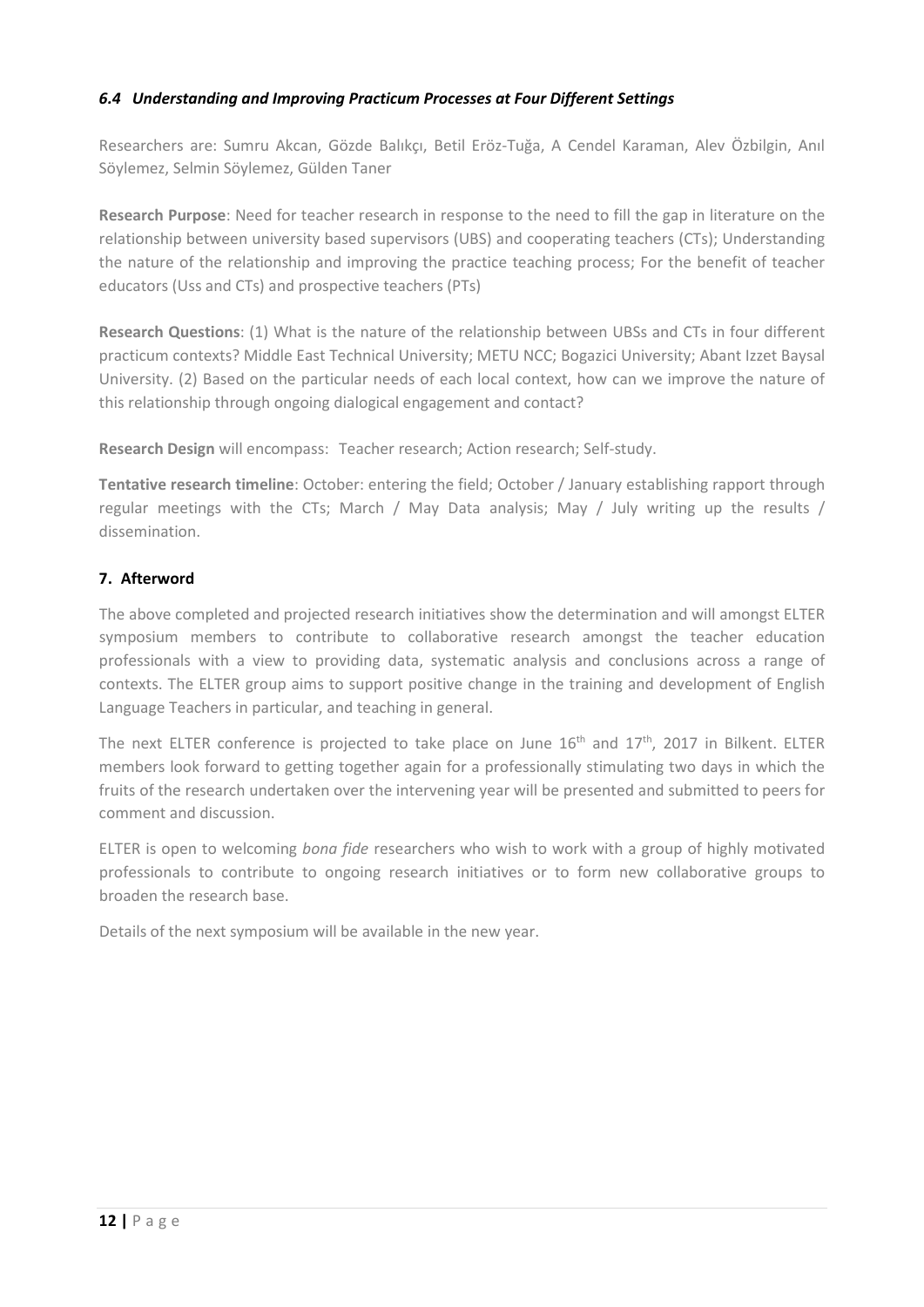#### **APPENDIX 1**

**6th ELTER (English Language Teaching Education Research) Colloquium Programme: CULTURE CENTRE, ABANT IZZET BAYSAL UNIVERSITY, JUNE 10-11, 2016.**

This is the original programme outline. However, as Professor Kay Livingston was not able to be with us, the committee modified the programme accordingly. The sessions remained broadly the same, but members of the ELTER committee stood in where needed, as outlined above.

#### **PROGRAMME**

#### Day 1: 10 June, Friday

**13:00 - 14:00 Arrival and registration: Registration will take place in the lodging facilities (Culture Centre).** 

- o The ELTER Colloquium will take place in the same location as the lodging.
- o All participants have been allocated a single room in the accommodation facilities of the university at a special rate (60TL per person per night).
- o Confirmation of your lodging and length of stay will take place at the registration desk.
- o Details and sign up for social outing to Abant Lake on Sunday.
- **14.00 - 14:05 Welcome to Abant Izzet Baysal University:** *Dr Sedat Akayoğlu*
- **14.05 - 14:15 ELTER: A researcher forum for language teacher education:** *Dr Tom Godfrey*
- **14:15 - 14:45 Reports from groups with research in progress/or finished \***

(Session Chair: *Dr Tom Godfrey*)

- 1. Research into the practicum experience for novice teachers
- 2. Relationships in a collaborative colloquium/research
- 3. Stakeholder Expectations of Higher Education Job Applicants
- 4. Peer Mentoring for Lesson Planning during Practice Teaching
- **14.45 - 15:30 Progress and future aims from groups formed last year (Istanbul) \*** (Session Chair: *Dr Tom Godfrey*)
	- 1. Professional Development of Pre-service Teachers
	- 2. ICT for Pre-service teachers
	- 3. Perceptions of Instructor Performance Evaluation
	- 4. Qualities and Qualifications of ELT Professionals
- **15:30 – 15:45 Coffee/Tea Break**
- **15.45 – 16:15 Guest Speaker: Professor Kay Livingston, Glasgow University** (Session Chair: *Professor Gölge Seferoğlu*) Collaborative Research
- **16.15 – 17:45 Group Membership Selection: Discussions and Brainstorming** (Session Chair and Organiser: *Professor Sumru Akcan*)
	- 1. Suggestions for new research directions (if any)
	- 2. Finalising of 2016 continuing and/or new research groups
	- 3. New members selection of group membership for 2016 and beyond
	- 4. Breakout and individual group discussions
	- 5. Appointment of Group Leaders

**(Coaching and Monitoring: Professor Kay Livingston)**

**17.45 - 17:55 Organiser Reminders and/or Evening Arrangements:** *Dr Sedat Akayoğlu*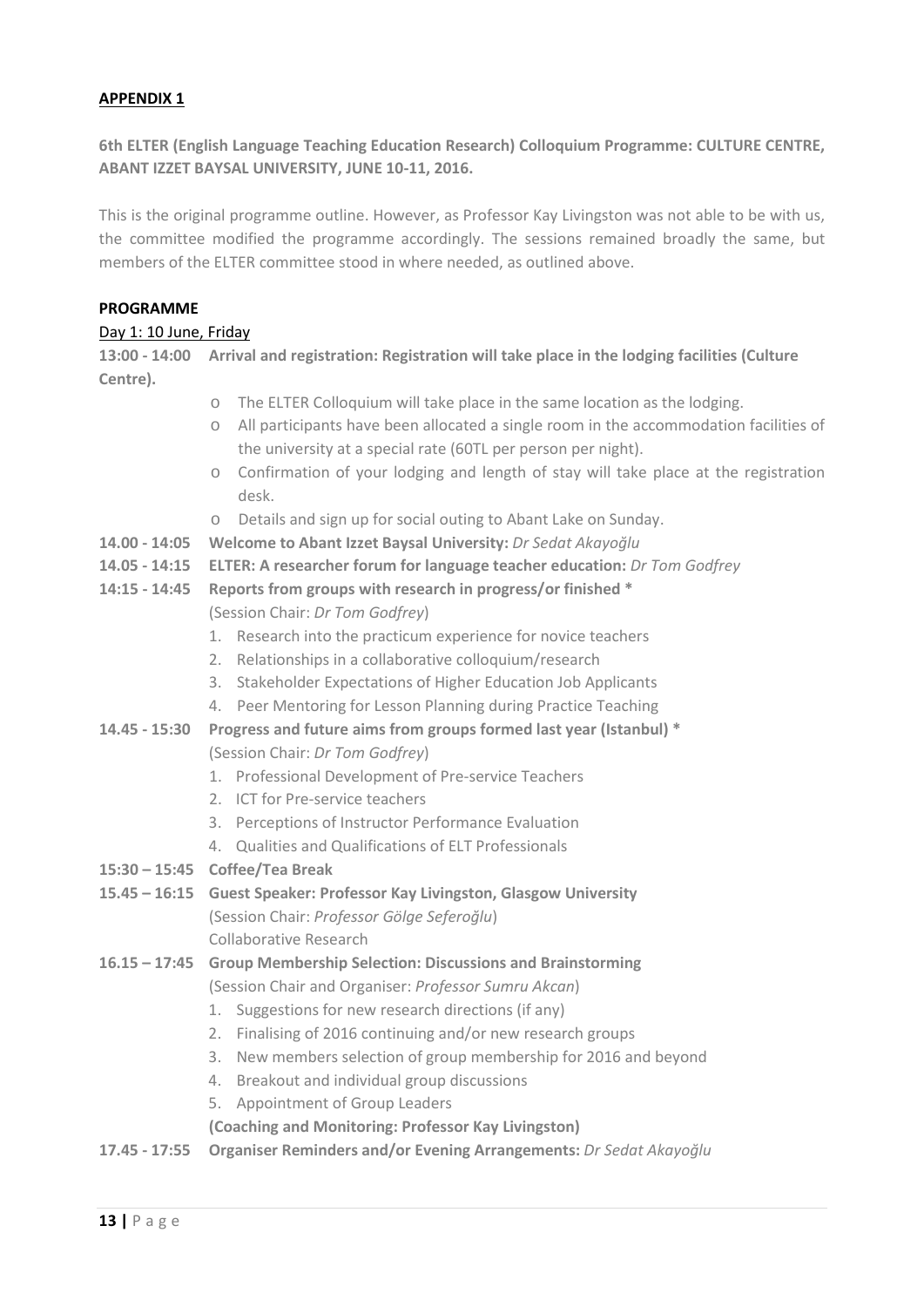# Day 2: 11 June, Saturday

- **09:00 – 09:10 Meeting in the Hall: Outline of the day's activities and expectations**  (Session Chair: *Professor Gölge Seferoğlu*)
- **09.10 – 10:00 Guest Speaker: Professor Kay Livingston, Glasgow University** (Session Chair: *Professor Gölge Seferoğlu*) Research Group Plans / Issues in Research Design
- **10:10 - 11:45 Research Groups work on making explicit** *(Group Leaders)*
	- 1. Research Purpose
	- 2. Research Questions
	- 3. Research Design
	- 4. Time line
- **11.45-12:00 Round-up / Brief Assessment of Progress** (Session Chair: *Dr John O'Dwyer*)
- **12.30 Lunch**
- **13.30-14:00 Collaborative Research Groups/ Finalising Research Plans and Presentations**
- **14:00-15:30 Presentations of Individual Group Research Plan Outlines**  (Session Chair: *Dr John O'Dwyer*) 15 minutes for each group with questions from the floor
	- Handouts or PowerPoint to accompany
- **15.30 – 15:50 Brief Feedback: Professor Kay Livingston, Glasgow University** (Session Chair: *Dr Sedat Akayoğlu*)
- **15:50 – 16:30 Closing Session: ELTER Business**
	- (Session Chair: *Dr Sedat Akayoğlu*)
		- 1. Feedback from Participants
		- 2. Comments from Professor Kay Livingston
		- 3. Election of Organizing Team
		- 4. Decision for next Colloquium: date and location
- *These reports are intended to be short and to the point just for information to those attending. 30 minutes have been devoted to feedback for four reports in two separate sessions, which means that reporters should not exceed 7 minutes per report. The idea is to give general information in a succinct manner so that ELTER members are aware of previous research initiatives.*

### Day 3: 12 June, Sunday (Optional Trip kindly provided by the University)

**09:00 to 15:00 Excursion to Abant Lake by coach**

The scenic walk around the lake takes about one hour

Open air restaurants are available near the lake for refreshments